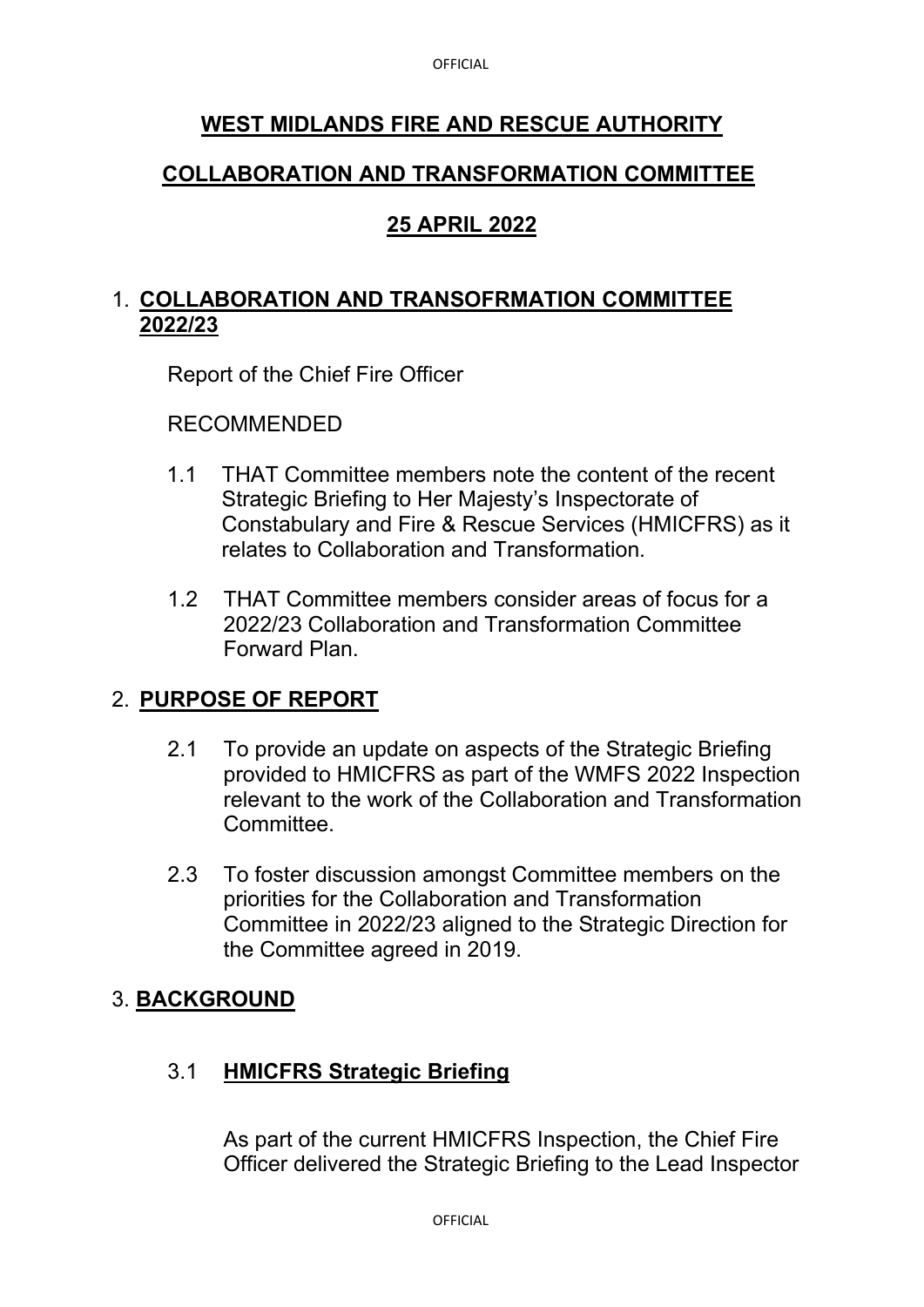and their team on the 23 March 2022. This briefing was focused around how WMFS continues its transformation journey, framed around the revised Community Risk Management Plan (CRMP) objectives. The briefing covered the progress the Service has made since the last inspection in 2018/2019 and how it is delivering new strategic objectives. Focus was placed upon progress towards an integrated and holistic health and wellbeing strategy, cultural development and skills competency in service provision, digital transformation to drive efficiency and effectiveness of employee and community engagement, quality assured and evidence decision making, sustainability of the Service Delivery Model.

Highlights of the Strategic Briefing relevant to Collaboration and Transformation have been included in the presentation delivered to the Committee.

From the presentation, the Committee are requested to note the improvement and efficiencies aspects of the transformation journey. Consideration should be given to how this journey should be communicated to stakeholders, both internal and external, and the challenges they bring for our workforce.

#### 3.2 **Areas for Consideration by the Committee for development of 2022/23 Forward Plan**

The role of the Collaboration and Transformation Committee is to support the Fire Authority's role and responsibility with regards to the strategic development and assurance of transformational collaborative working agreements (up to implementation) aligned to the 'Duty to Collaborate' (under the Policing and Crime Act 2017) and/or the delivery of the Authority' three-year rolling Strategy and annual Plan.

The Committee is expected to submit findings and recommendations to the Authority for consideration.

Following the publication of the Levelling Up White Paper, and with further policy papers expected within the coming months, including the long-awaited Fire Reform White Paper, there will be a range of new opportunities for WMFS to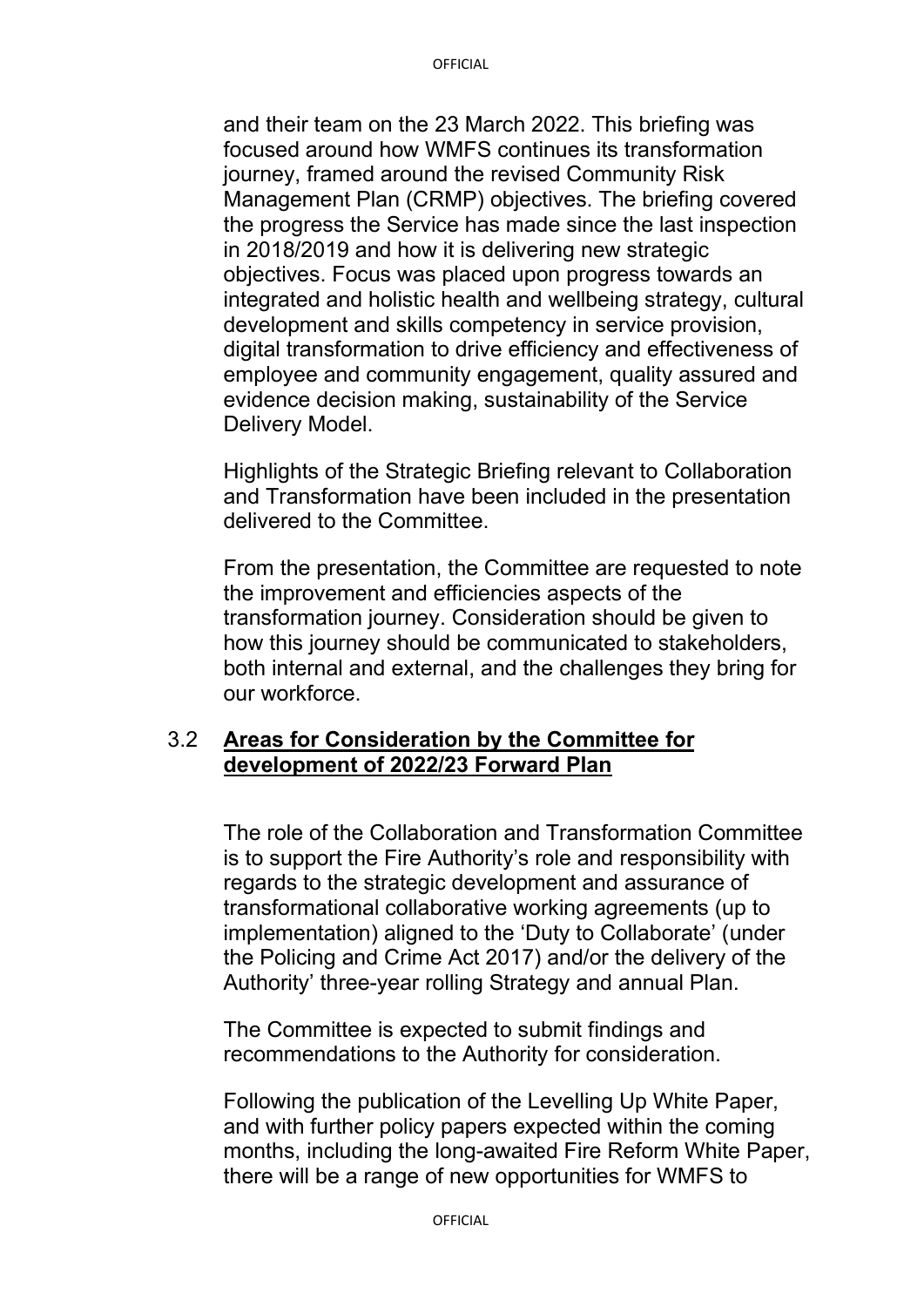collaborate with other bodies to make the communities of the West Midlands Safer, Stronger and Healthier. This is in addition to WMFS's existing legal duty to collaborate.

As highlighted within the Strategic Briefing, WMFS also remains committed to transformation and innovation in its approach to Prevention, Protection and Response, using new systems, technologies and approaches to maximise efficiency and effectiveness.

The table below (Fig.1) outlines a range of potential collaboration areas and anticipated developments which may be topics of interest for the Committee in 2022/23. Committee members may wish to suggest further areas of focus during discussion.

*Fig 1 – Areas for consideration for Collaboration and Transformation Forward Plan* 

| <b>Topic</b>                                                                                 | Detail                                                                                                                                                                                                                     |
|----------------------------------------------------------------------------------------------|----------------------------------------------------------------------------------------------------------------------------------------------------------------------------------------------------------------------------|
| <b>CRMP Projects</b>                                                                         | Ongoing oversight of the collaborative<br>aspects of the various CRMP projects,<br>such as our work with partners on                                                                                                       |
| <b>Fire Reform White</b><br>Paper                                                            | Subject to publication, evaluation of the<br>transformational and collaboration<br>aspects of the Fire Reform Agenda<br>from central government.                                                                           |
| <b>Blue Light Duty to</b><br>Collaborate                                                     | Assessment of success of and<br>opportunities for further collaboration<br>with police and ambulance within the<br><b>West Midlands</b>                                                                                    |
| <b>Digital Transformation</b>                                                                | <b>Ongoing oversight of WMFS Digital</b><br>Transformation journey.                                                                                                                                                        |
| <b>Regional and Family</b><br><b>Group Collaboration</b><br>within FRS.                      | Assessment of success of and<br>opportunities for further collaboration<br>with neighbouring and similar fire and<br>rescue services (e.g. through<br>Association of Metropolitan Fire and<br>Rescue Authorities - AMFRA). |
| <b>West Midlands</b><br><b>Combined Authority</b><br>(WMCA) Trailblazer<br><b>Devolution</b> | The forthcoming devolution deal,<br>consequential of the Levelling Up White<br>Paper, will see new powers and funding<br>devolved to the West Midlands.                                                                    |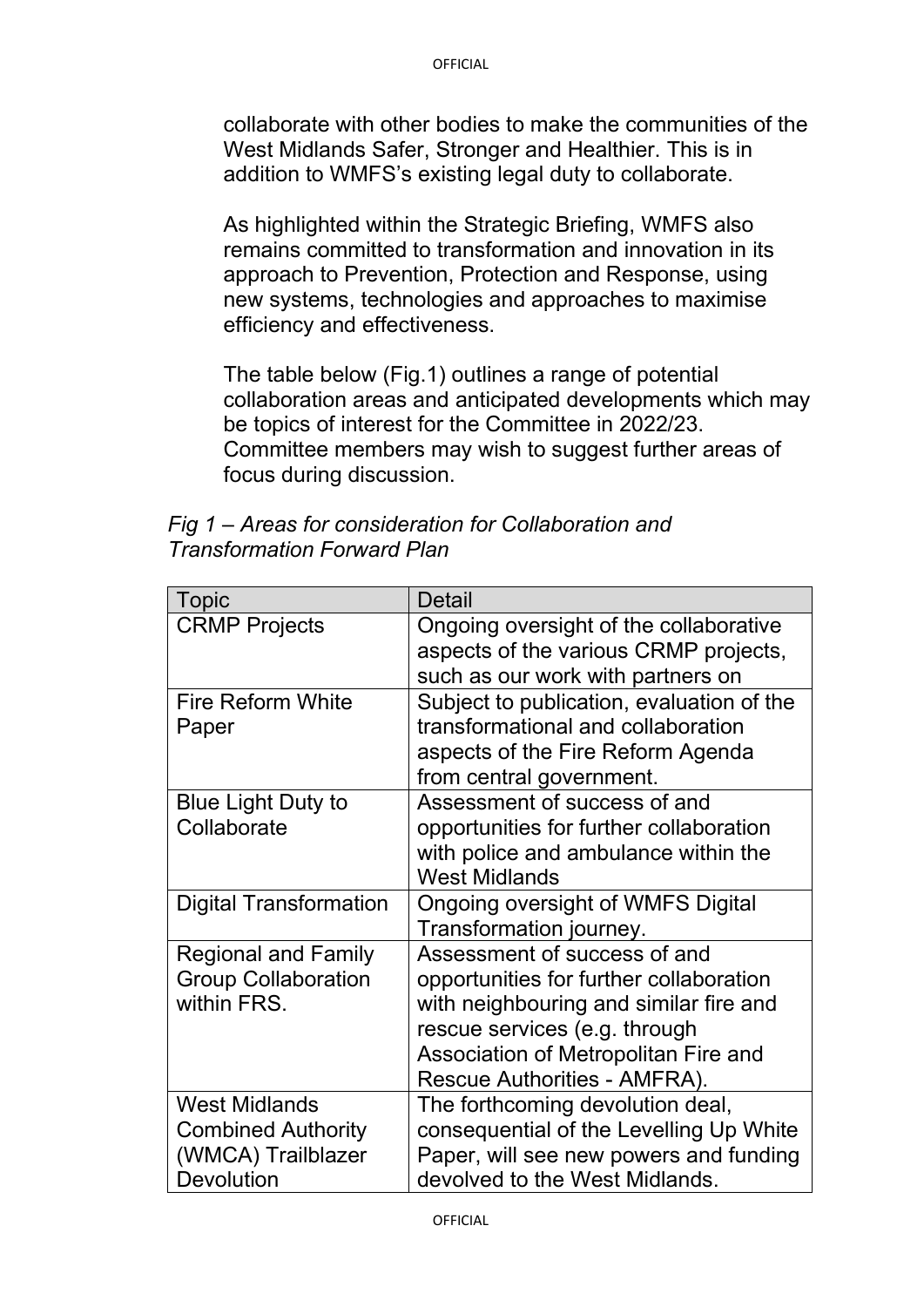| Deal/Levelling Up<br><b>White Paper</b> | Committee could explore opportunities<br>for WMFS to collaborate in these new<br>areas and participate in transformation<br>in areas such as Transport, Housing<br>and Community Safety.                                                                                                  |
|-----------------------------------------|-------------------------------------------------------------------------------------------------------------------------------------------------------------------------------------------------------------------------------------------------------------------------------------------|
| <b>Third</b><br>Sector/Community        | Seeking to understand and promote<br><b>WMFS's existing work with Third Sector</b>                                                                                                                                                                                                        |
| Collaboration                           | Partners at a service and station level,<br>and opportunities to expand.                                                                                                                                                                                                                  |
| <b>Serious Violence Duty</b>            | New Serious Violence Duty will be<br>implemented as part of the Policing,<br>Crime, Courts and Sentencing Bill, and<br>require WMFS (and all FRS) to support<br>the development and implementation of<br>a strategy to combat serious violence<br>alongside Police, LAs and others.       |
| <b>Health and Social Care</b>           | Opportunities to collaborate with the<br>Health and Social Care reform agenda<br>- especially in relation to our efforts<br>around Reducing Health Inequalities<br>(CRMP objective)                                                                                                       |
| Environmental<br>Sustainability         | <b>WMCA and National Government have</b><br>set challenging targets for "Net Zero",<br>which will require significant<br>transformation and collaboration as a<br>service. Opportunities to explore new<br>partnerships and provide oversight of a<br>developing Sustainability Strategy. |

### 3.3 **Development of 2022/23 Forward Plan**

Committee are asked to consider any areas from the above table and from the Strategic Briefing for further consideration during 2022/23. Officers will develop this into a Forward Plan for agreement by the Committee at its next meeting, which will also be used to develop agendas and commission reports for future meetings.

# 4. **EQUALITY IMPACT ASSESSMENT**

4.1 In preparing this report an initial Equality Impact Assessment is not required and has not been carried out.